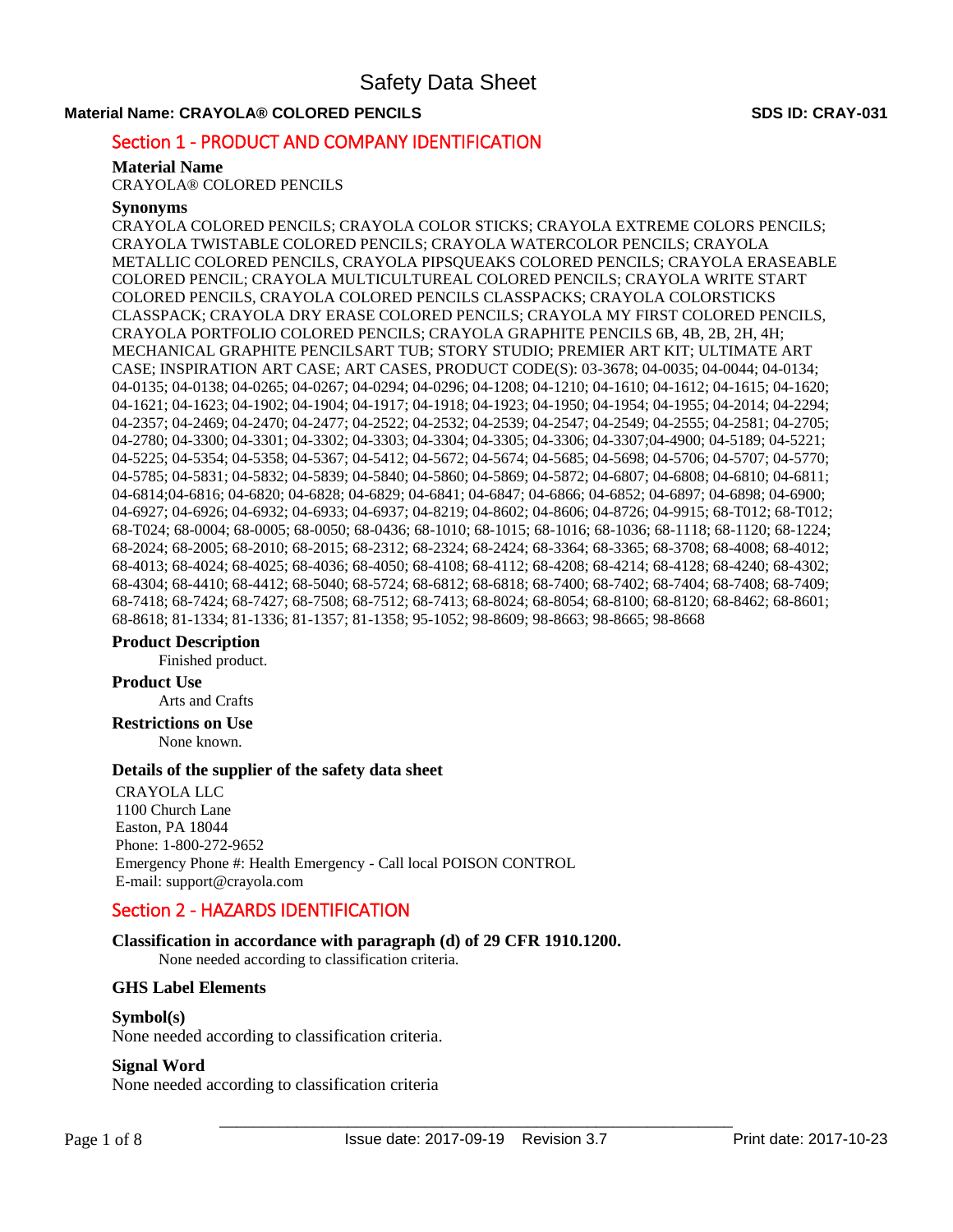# **Material Name: CRAYOLA® COLORED PENCILS SDS ID: CRAY-031 SDS ID: CRAY-031**

# **Hazard Statement(s)**

None needed according to classification criteria.

# **Precautionary Statement(s)**

# **Prevention**

None needed according to classification criteria.

# **Response**

None needed according to classification criteria.

# **Storage**

None needed according to classification criteria.

# **Disposal**

Dispose of contents/container in accordance with local/regional/national/international regulations.

# **Other Hazards**

None known.

# Section 3 - COMPOSITION / INFORMATION ON INGREDIENTS

| <b>CAS</b>    | <b>Component Name</b>                                                                                                                                                                                                    | <b>Percent</b> |  |  |
|---------------|--------------------------------------------------------------------------------------------------------------------------------------------------------------------------------------------------------------------------|----------------|--|--|
| Not available | Product has been certified as nontoxic by the Art $\&$<br>Creative Materials Institute, Inc. and conforms to ASM<br>D 4236 standard practice for labeling art materials for<br>acute and chronic adverse health hazards. | $60-100$       |  |  |

# Section 4 - FIRST AID MEASURES

# **Inhalation**

It is unlikely that emergency treatment will be required. Remove from exposure. Get medical attention, if needed.

# **Skin**

It is unlikely that emergency treatment will be required. If adverse effects occur, wash with soap or mild detergent and large amounts of water. Get medical attention, if needed.

# **Eyes**

It is unlikely that emergency treatment will be required. Flush eyes with plenty of water for at least 15 minutes. If eye irritation persists: Get medical advice/attention.

# **Ingestion**

Call a poison control center or doctor immediately for treatment advice.

# **Most Important Symptoms/Effects**

# **Acute**

No information on significant adverse effects.

# **Delayed**

No information on significant adverse effects.

# **Indication of any immediate medical attention and special treatment needed**

# Treat symptomatically and supportively.

# Section 5 - FIRE FIGHTING MEASURES

# **Extinguishing Media**

# **Suitable Extinguishing Media**

Water carbon dioxide, regular dry chemical, regular foam,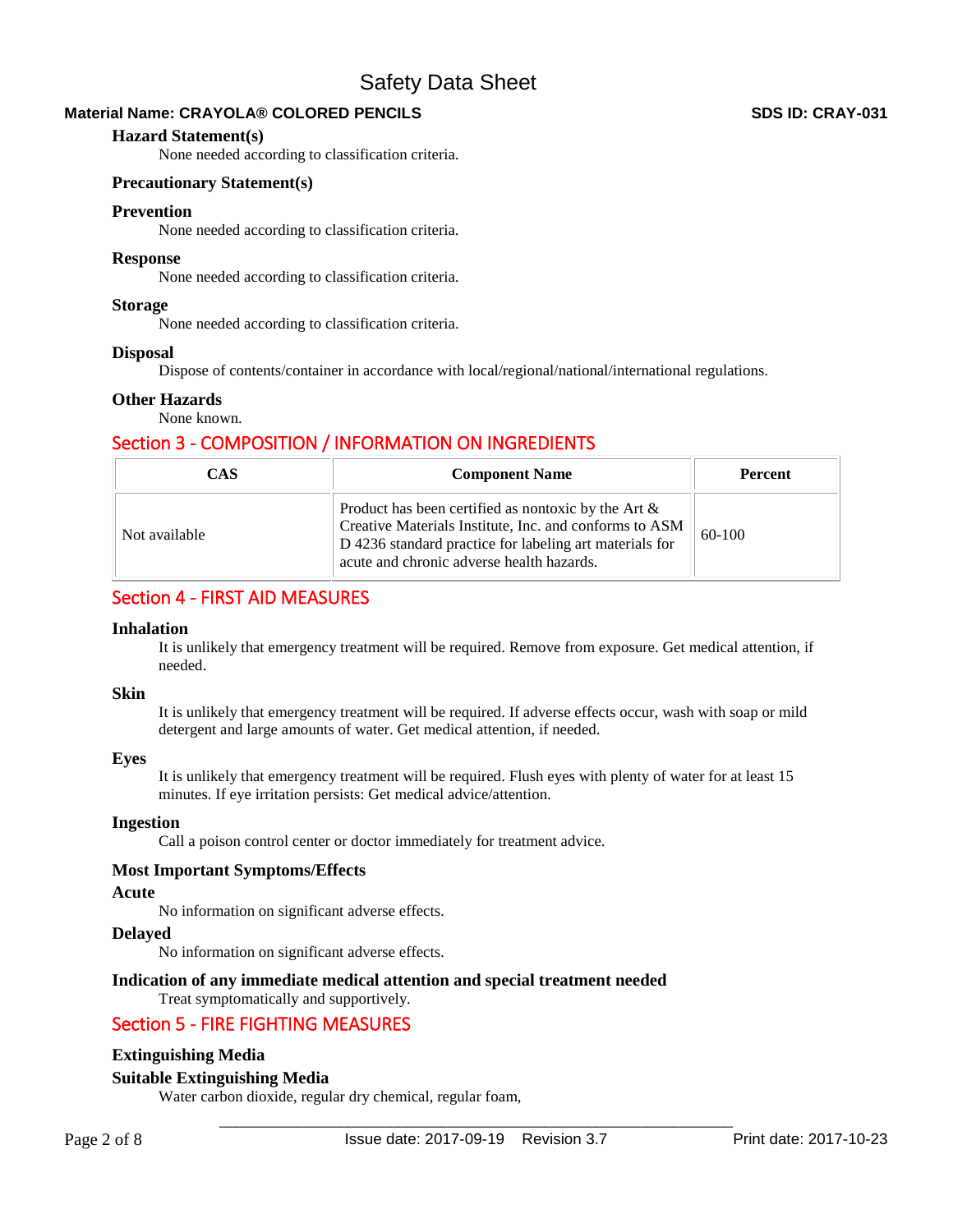# **Material Name: CRAYOLA® COLORED PENCILS SDS ID: CRAY-031 SDS ID: CRAY-031**

# **Unsuitable Extinguishing Media**

None known.

# **Hazardous Combustion Products**

Oxides of carbon.

# **Advice for firefighters**

Slight fire hazard.

# **Fire Fighting Measures**

Move container from fire area if it can be done without risk. Avoid inhalation of material or combustion byproducts. Stay upwind and keep out of low areas.

#### **Special Protective Equipment and Precautions for Firefighters**

Wear protective clothing and equipment suitable for the surrounding fire.

# Section 6 - ACCIDENTAL RELEASE MEASURES

# **Personal Precautions, Protective Equipment and Emergency Procedures**

Wear personal protective clothing and equipment, see Section 8.

# **Methods and Materials for Containment and Cleaning Up**

Stop leak if possible without personal risk. Collect spilled material in appropriate container for disposal.

# Section 7 - HANDLING AND STORAGE

# **Precautions for Safe Handling**

Wash thoroughly after handling. Use methods to minimize dust.

#### **Conditions for Safe Storage, Including any Incompatibilities**

None needed according to classification criteria. Store and handle in accordance with all current regulations and standards. See original container for storage recommendations. Keep separated from incompatible substances.

# **Incompatible Materials**

oxidizing materials

# Section 8 - EXPOSURE CONTROLS / PERSONAL PROTECTION

#### **Component Exposure Limits**

The following constituents are the only constituents of the product which have a PEL, TLV or other recommended exposure limit. At this time, the other constituents have no known exposure limits.

# **ACGIH - Threshold Limit Values - Biological Exposure Indices (BEI)**

There are no biological limit values for any of this product's components.

#### **Engineering Controls**

Based on available information, additional ventilation is not required.

#### **Individual Protection Measures, such as Personal Protective Equipment**

#### **Eye/face protection**

Eye protection not required under normal conditions.

#### **Skin Protection**

Protective clothing is not required under normal conditions.

#### **Respiratory Protection**

No respirator is required under normal conditions of use. Under conditions of frequent use or heavy exposure, respiratory protection may be needed.

#### **Glove Recommendations**

Protective gloves are not required under normal conditions.

Page 3 of 8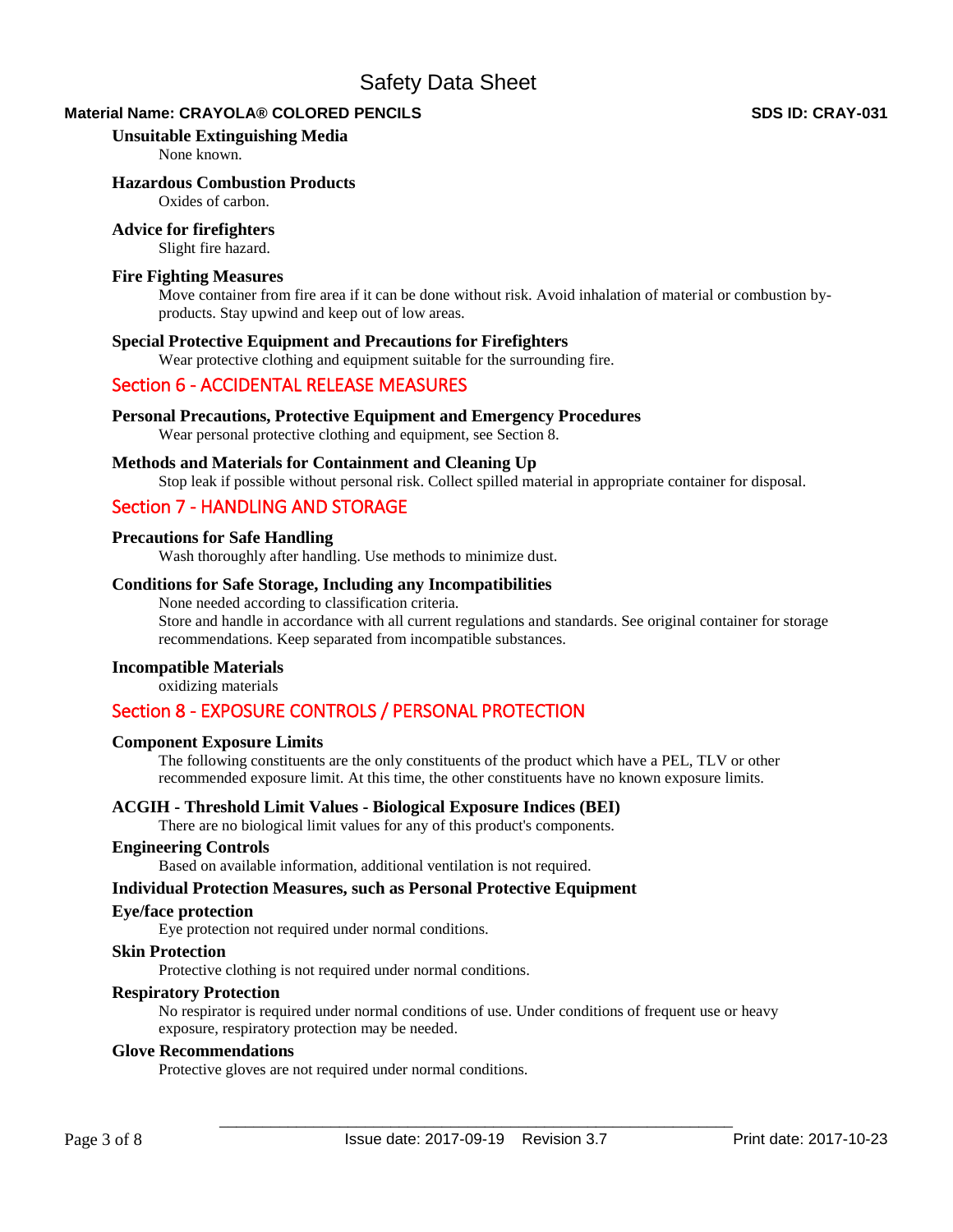# **Material Name: CRAYOLA® COLORED PENCILS SDS ID: CRAY-031**

# Section 9 - PHYSICAL AND CHEMICAL PROPERTIES

| Appearance                                | multiple various<br>colors            | <b>Physical State</b>                             | solid                   |  |
|-------------------------------------------|---------------------------------------|---------------------------------------------------|-------------------------|--|
| Odor                                      | Wood odor                             | Color                                             | multiple                |  |
| <b>Odor Threshold</b>                     | (Mild)                                | pH                                                | <b>Not</b><br>available |  |
| <b>Melting Point</b>                      | Not available                         | <b>Boiling Point</b>                              | 100 °C                  |  |
| <b>Boiling Point Range</b>                | Not available                         | <b>Freezing point</b>                             | <b>Not</b><br>available |  |
| <b>Evaporation Rate</b>                   | Not available                         | <b>Flammability</b> (solid, gas)                  | Not<br>available        |  |
| <b>Autoignition</b><br><b>Temperature</b> | Not available                         | <b>Flash Point</b>                                | <b>Not</b><br>available |  |
| <b>Lower Explosive</b><br>Limit           | Not available                         | Decomposition<br>temperature                      | Not<br>available        |  |
| <b>Upper Explosive</b><br>Limit           | Not available                         | <b>Vapor Pressure</b>                             | <b>Not</b><br>available |  |
| <b>Vapor Density</b><br>$(air=1)$         | Not available                         | <b>Specific Gravity (water=1)</b>                 | <b>Not</b><br>available |  |
| <b>Water Solubility</b>                   | (Insoluble)                           | <b>Partition coefficient: n-</b><br>octanol/water | <b>Not</b><br>available |  |
| <b>Viscosity</b>                          | Not available                         | <b>Kinematic viscosity</b>                        | <b>Not</b><br>available |  |
| <b>Solubility (Other)</b>                 | Not available                         | <b>Density</b>                                    | $8.8 - 9.3$<br>lbslgal  |  |
| <b>Physical Form</b>                      | Solid core in wood or<br>plastic case | <b>Molecular Weight</b>                           | <b>Not</b><br>available |  |

# Section 10 - STABILITY AND REACTIVITY

# **Reactivity**

No hazard expected.

# **Chemical Stability**

Stable at normal temperatures and pressure.

# **Possibility of Hazardous Reactions**

Will not polymerize.

#### **Conditions to Avoid** None reported.

# **Incompatible Materials** oxidizing materials

**Hazardous decomposition products**  Oxides of carbon.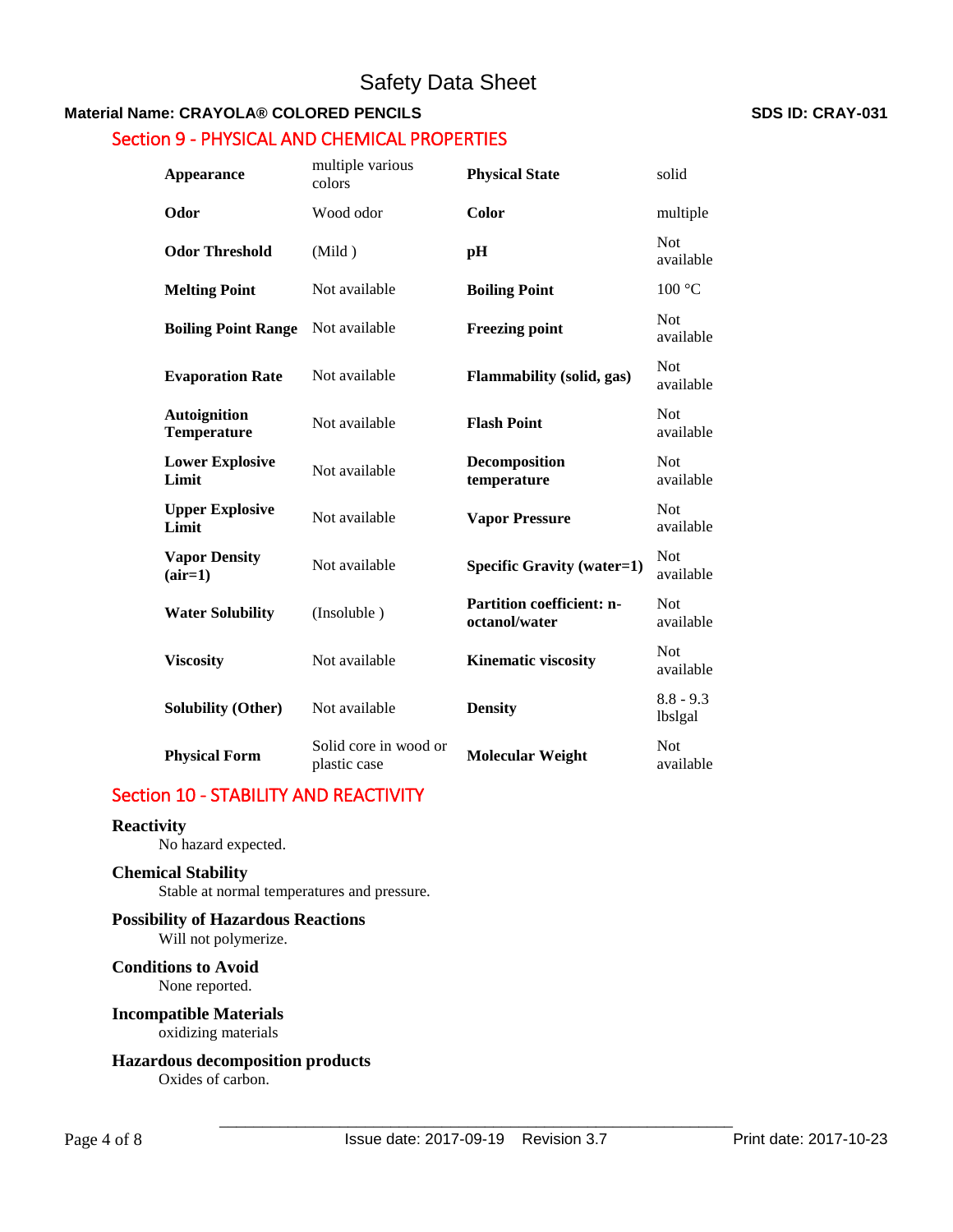# **Material Name: CRAYOLA® COLORED PENCILS SDS ID: CRAY-031 SDS ID: CRAY-031**

# **Thermal decomposition products**

Oxides of carbon

# Section 11 - TOXICOLOGICAL INFORMATION

# **Information on Likely Routes of Exposure**

# **Inhalation**

No information on significant adverse effects.

# **Skin Contact**

No information on significant adverse effects.

# **Eye Contact**

No information on significant adverse effects.

# **Ingestion**

No information on significant adverse effects.

# **Acute and Chronic Toxicity**

# **Component Analysis - LD50/LC50**

The components of this material have been reviewed in various sources and no selected endpoints have been identified.

# **Product Toxicity Data**

**Acute Toxicity Estimate** 

No data available.

# **Immediate Effects**

No information on significant adverse effects.

# **Delayed Effects**

No information on significant adverse effects.

# **Irritation/Corrosivity Data**

None

# **Respiratory Sensitization**

No information available for the product.

# **Dermal Sensitization**

No information available for the product.

# **Component Carcinogenicity**

None of this product's components are listed by ACGIH, IARC, NTP, DFG or OSHA

# **Germ Cell Mutagenicity**

No information available for the product.

# **Tumorigenic Data**

No data available

# **Reproductive Toxicity**

No information available for the product.

# **Specific Target Organ Toxicity - Single Exposure**

No target organs identified.

# **Specific Target Organ Toxicity - Repeated Exposure**

No target organs identified.

# **Aspiration hazard**

no data available.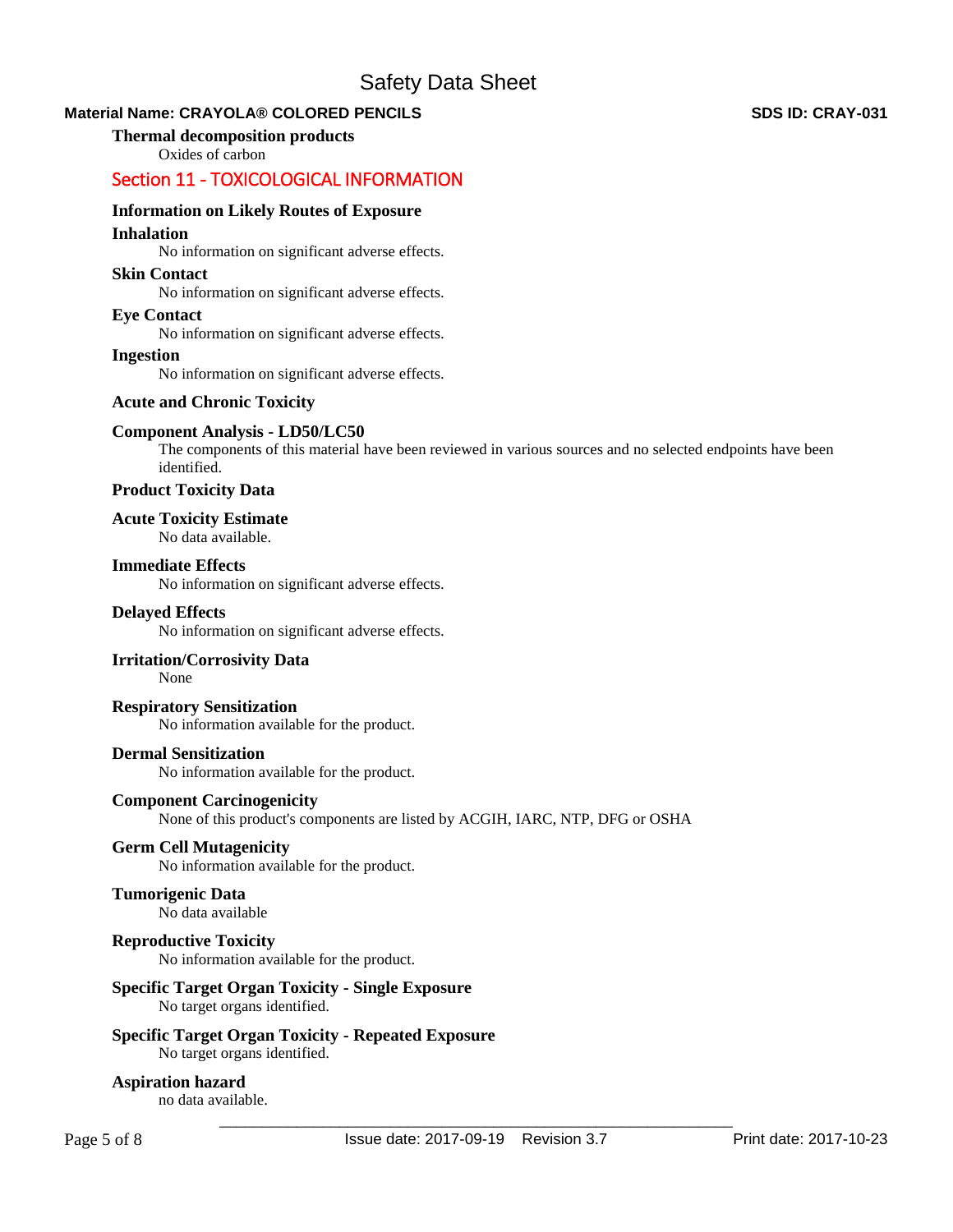# **Material Name: CRAYOLA® COLORED PENCILS SDS ID: CRAY-031 SDS ID: CRAY-031**

# **Medical Conditions Aggravated by Exposure**

No data available.

# Section 12 - ECOLOGICAL INFORMATION

# **Ecotoxicity**

No information available for the product.

# **Component Analysis - Aquatic Toxicity**

No LOLI ecotoxicity data are available for this product's components.

# **Persistence and Degradability**

No information available for the product.

# **Bioaccumulative Potential**

No information available for the product.

# **Mobility**

No information available for the product.

# Section 13 - DISPOSAL CONSIDERATIONS

# **Disposal Methods**

Dispose in accordance with all applicable regulations.

# **Component Waste Numbers**

The U.S. EPA has not published waste numbers for this product's components.

# Section 14 - TRANSPORT INFORMATION

#### **US DOT Information: Further information:** Not regulated as a hazardous material.

IATA Information: **Further information:** Not regulated as dangerous goods.

#### ICAO Information: **Further information:** Not regulated as dangerous goods.

IMDG Information: **Further information:** Not regulated as dangerous goods.

# **TDG Information:**

**Further information:** Not regulated as dangerous goods.

# **International Bulk Chemical Code**

This material does not contain any chemicals required by the IBC Code to be identified as dangerous chemicals in bulk.

# Section 15 - REGULATORY INFORMATION

# **U.S. Federal Regulations**

None of this products components are listed under SARA Sections 302/304 (40 CFR 355 Appendix A), SARA Section 313 (40 CFR 372.65), CERCLA (40 CFR 302.4), TSCA 12(b), or require an OSHA process safety plan.

# **SARA Section 311/312 (40 CFR 370 Subparts B and C) reporting categories**

No hazard categories applicable.

# **U.S. State Regulations**

None of this product's components are listed on the state lists from CA, MA, MN, NJ or PA.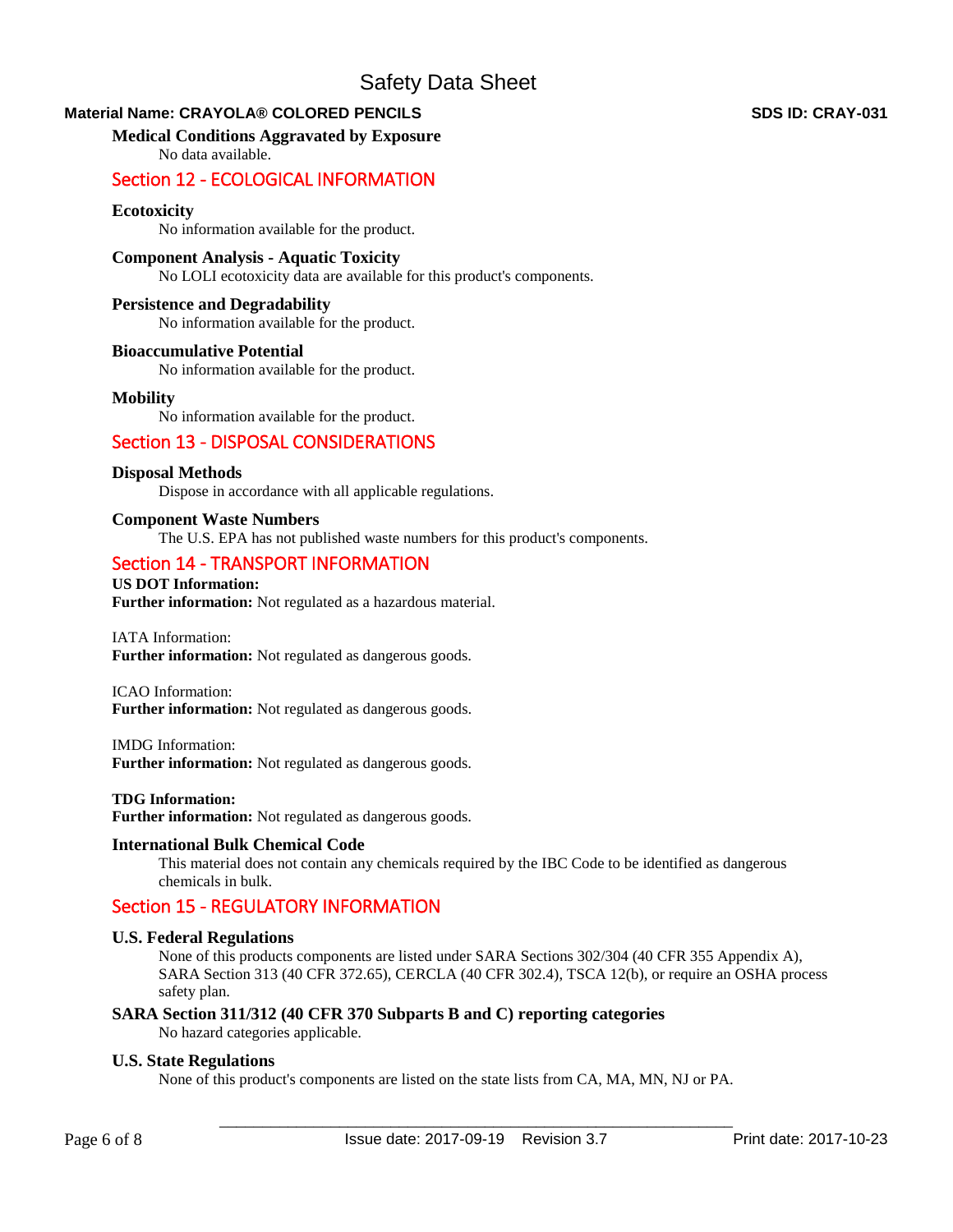# **Material Name: CRAYOLA® COLORED PENCILS SDS ID: CRAY-031 SDS ID: CRAY-031**

**Not listed under California Proposition 65** 

# **Canada Regulations**

# **Canadian WHMIS Ingredient Disclosure List (IDL)**

The components of this product are either not listed on the IDL or are present below the threshold limit listed on the IDL.

#### **WHMIS Classification**

Not a Controlled Product under Canada's Workplace Hazardous Material Information System

#### **Component Analysis - Inventory**

**Product has been certified as nontoxic by the Art & Creative Materials Institute, Inc. and conforms to ASM D 4236 standard practice for labeling art materials for acute and chronic adverse health hazards. (Not available)**

| S. | A | E | l A                              | P<br>H | $JP -$<br>ENC | $JP -$<br><b>ISH</b><br>┶ | KR<br>Anne<br>x 1 | <b>KR</b><br>$\parallel$ KECI $\parallel$ KECI $\parallel$ KR -<br>$\boldsymbol{\mathrm{x}}$ 2 | <b>REAC</b><br>$\parallel$ Anne $\parallel$ H CCA | $\mathsf{N}$ | $\mathbf N$<br>Z | $\mathbf{M}$                                                | т<br>W | $VN -$<br><b>NCI</b><br>(Draft) |
|----|---|---|----------------------------------|--------|---------------|---------------------------|-------------------|------------------------------------------------------------------------------------------------|---------------------------------------------------|--------------|------------------|-------------------------------------------------------------|--------|---------------------------------|
|    |   |   | No    No    No    No    No    No |        |               | ll No                     | N <sub>0</sub>    | No                                                                                             | N <sub>o</sub>                                    |              |                  | $\parallel$ No $\parallel$ No $\parallel$ No $\parallel$ No |        | No                              |

#### **U.S. Inventory (TSCA)**

All of the components of this product are listed on the TSCA Inventory. All components of this product are listed on the DSL.

# Section 16 - OTHER INFORMATION

# **NFPA Ratings**

Health: 1 Fire: 1 Reactivity: 0 Hazard Scale:  $0 =$  Minimal  $1 =$  Slight  $2 =$  Moderate  $3 =$  Serious  $4 =$  Severe

# **Summary of Changes**

Updated: 07/25/2017

# **Key / Legend**

ACGIH - American Conference of Governmental Industrial Hygienists; ADR - European Road Transport; AU - Australia; BOD - Biochemical Oxygen Demand; C - Celsius; CA - Canada; CA/MA/MN/NJ/PA - California/Massachusetts/Minnesota/New Jersey/Pennsylvania\*; CAS - Chemical Abstracts Service; CERCLA - Comprehensive Environmental Response, Compensation, and Liability Act; CFR - Code of Federal Regulations (US); CLP - Classification, Labelling, and Packaging; CN - China; CPR - Controlled Products Regulations; DFG - Deutsche Forschungsgemeinschaft; DOT - Department of Transportation; DSD - Dangerous Substance Directive; DSL - Domestic Substances List; EC – European Commission; EEC - European Economic Community; EIN - European Inventory of (Existing Commercial Chemical Substances); EINECS - European Inventory of Existing Commercial Chemical Substances; ENCS - Japan Existing and New Chemical Substance Inventory; EPA - Environmental Protection Agency; EU - European Union; F - Fahrenheit; IARC - International Agency for Research on Cancer; IATA - International Air Transport Association; ICAO - International Civil Aviation Organization; IDL - Ingredient Disclosure List; IDLH - Immediately Dangerous to Life and Health; IMDG - International Maritime Dangerous Goods; ISHL - Japan Industrial Safety and Health Law; IUCLID - International Uniform Chemical Information Database; JP - Japan; Kow - Octanol/water partition coefficient; KR KECI Annex 1 - Korea Existing Chemicals Inventory (KECI) / Korea Existing Chemicals List (KECL); KR KECI Annex 2 - Korea Existing Chemicals Inventory (KECI) / Korea Existing Chemicals List (KECL) , KR - Korea; LD50/LC50 - Lethal Dose/ Lethal Concentration; LEL - Lower Explosive Limit; LLV - Level Limit Value; LOLI - List Of LIsts™ - ChemADVISOR's Regulatory Database; MAK - Maximum Concentration Value in the Workplace; MEL - Maximum Exposure Limits; MX – Mexico; NDSL – Non-Domestic Substance List (Canada); NFPA -